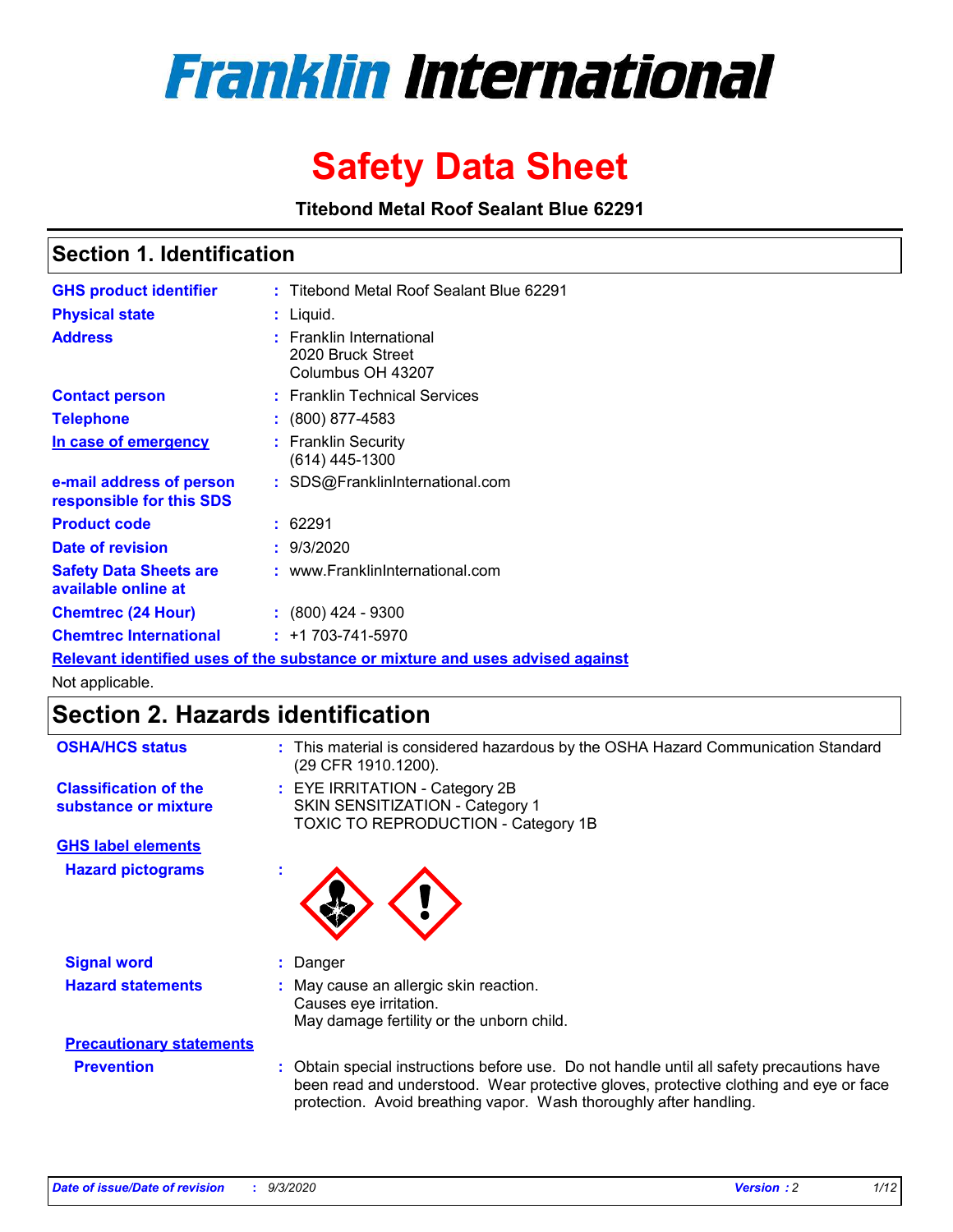### **Section 2. Hazards identification**

| <b>Response</b>                            | : IF exposed or concerned: Get medical advice or attention. Wash contaminated clothing<br>before reuse. IF ON SKIN: Wash with plenty of water. IF IN EYES: Rinse cautiously<br>with water for several minutes. Remove contact lenses, if present and easy to do.<br>Continue rinsing. If eye irritation persists: Get medical advice or attention. |
|--------------------------------------------|----------------------------------------------------------------------------------------------------------------------------------------------------------------------------------------------------------------------------------------------------------------------------------------------------------------------------------------------------|
| <b>Storage</b>                             | : Store locked up.                                                                                                                                                                                                                                                                                                                                 |
| <b>Disposal</b>                            | : Dispose of contents and container in accordance with all local, regional, national and<br>international regulations.                                                                                                                                                                                                                             |
| <b>Hazards not otherwise</b><br>classified | : Product generates methanol during cure.                                                                                                                                                                                                                                                                                                          |

# **Section 3. Composition/information on ingredients**

| <b>Ingredient name</b>       | $\frac{9}{6}$ | <b>CAS number</b> |
|------------------------------|---------------|-------------------|
| 3-aminopropyltriethoxysilane | ≤3            | 919-30-2          |
| Dibutyltin dilaurate         | ∣≤0.3         | 77-58-7           |

Any concentration shown as a range is to protect confidentiality or is due to batch variation.

**There are no additional ingredients present which, within the current knowledge of the supplier and in the concentrations applicable, are classified as hazardous to health or the environment and hence require reporting in this section.**

**Occupational exposure limits, if available, are listed in Section 8.**

### **Section 4. First aid measures**

| <b>Description of necessary first aid measures</b> |                                                                                                                                                                                                                                                                                                                                                                                                                                                                                                                                                                                                                                                                                                                                                                           |
|----------------------------------------------------|---------------------------------------------------------------------------------------------------------------------------------------------------------------------------------------------------------------------------------------------------------------------------------------------------------------------------------------------------------------------------------------------------------------------------------------------------------------------------------------------------------------------------------------------------------------------------------------------------------------------------------------------------------------------------------------------------------------------------------------------------------------------------|
| <b>Eye contact</b>                                 | : Immediately flush eyes with plenty of water, occasionally lifting the upper and lower<br>eyelids. Check for and remove any contact lenses. Continue to rinse for at least 10<br>minutes. If irritation persists, get medical attention.                                                                                                                                                                                                                                                                                                                                                                                                                                                                                                                                 |
| <b>Inhalation</b>                                  | : Remove victim to fresh air and keep at rest in a position comfortable for breathing. If<br>not breathing, if breathing is irregular or if respiratory arrest occurs, provide artificial<br>respiration or oxygen by trained personnel. It may be dangerous to the person providing<br>aid to give mouth-to-mouth resuscitation. Get medical attention. If unconscious, place<br>in recovery position and get medical attention immediately. Maintain an open airway.<br>Loosen tight clothing such as a collar, tie, belt or waistband. In case of inhalation of<br>decomposition products in a fire, symptoms may be delayed. The exposed person may<br>need to be kept under medical surveillance for 48 hours.                                                       |
| <b>Skin contact</b>                                | : Wash with plenty of soap and water. Remove contaminated clothing and shoes. Wash<br>contaminated clothing thoroughly with water before removing it, or wear gloves.<br>Continue to rinse for at least 10 minutes. Get medical attention. In the event of any<br>complaints or symptoms, avoid further exposure. Wash clothing before reuse. Clean<br>shoes thoroughly before reuse.                                                                                                                                                                                                                                                                                                                                                                                     |
| <b>Ingestion</b>                                   | : Wash out mouth with water. Remove dentures if any. Remove victim to fresh air and<br>keep at rest in a position comfortable for breathing. If material has been swallowed and<br>the exposed person is conscious, give small quantities of water to drink. Stop if the<br>exposed person feels sick as vomiting may be dangerous. Do not induce vomiting<br>unless directed to do so by medical personnel. If vomiting occurs, the head should be<br>kept low so that vomit does not enter the lungs. Get medical attention. Never give<br>anything by mouth to an unconscious person. If unconscious, place in recovery position<br>and get medical attention immediately. Maintain an open airway. Loosen tight clothing<br>such as a collar, tie, belt or waistband. |
| Most important symptoms/effects, acute and delayed |                                                                                                                                                                                                                                                                                                                                                                                                                                                                                                                                                                                                                                                                                                                                                                           |
| <b>Potential acute health effects</b>              |                                                                                                                                                                                                                                                                                                                                                                                                                                                                                                                                                                                                                                                                                                                                                                           |
| Eye contact                                        | : May cause eye irritation.                                                                                                                                                                                                                                                                                                                                                                                                                                                                                                                                                                                                                                                                                                                                               |
| <b>Inhalation</b>                                  | : No known significant effects or critical hazards.                                                                                                                                                                                                                                                                                                                                                                                                                                                                                                                                                                                                                                                                                                                       |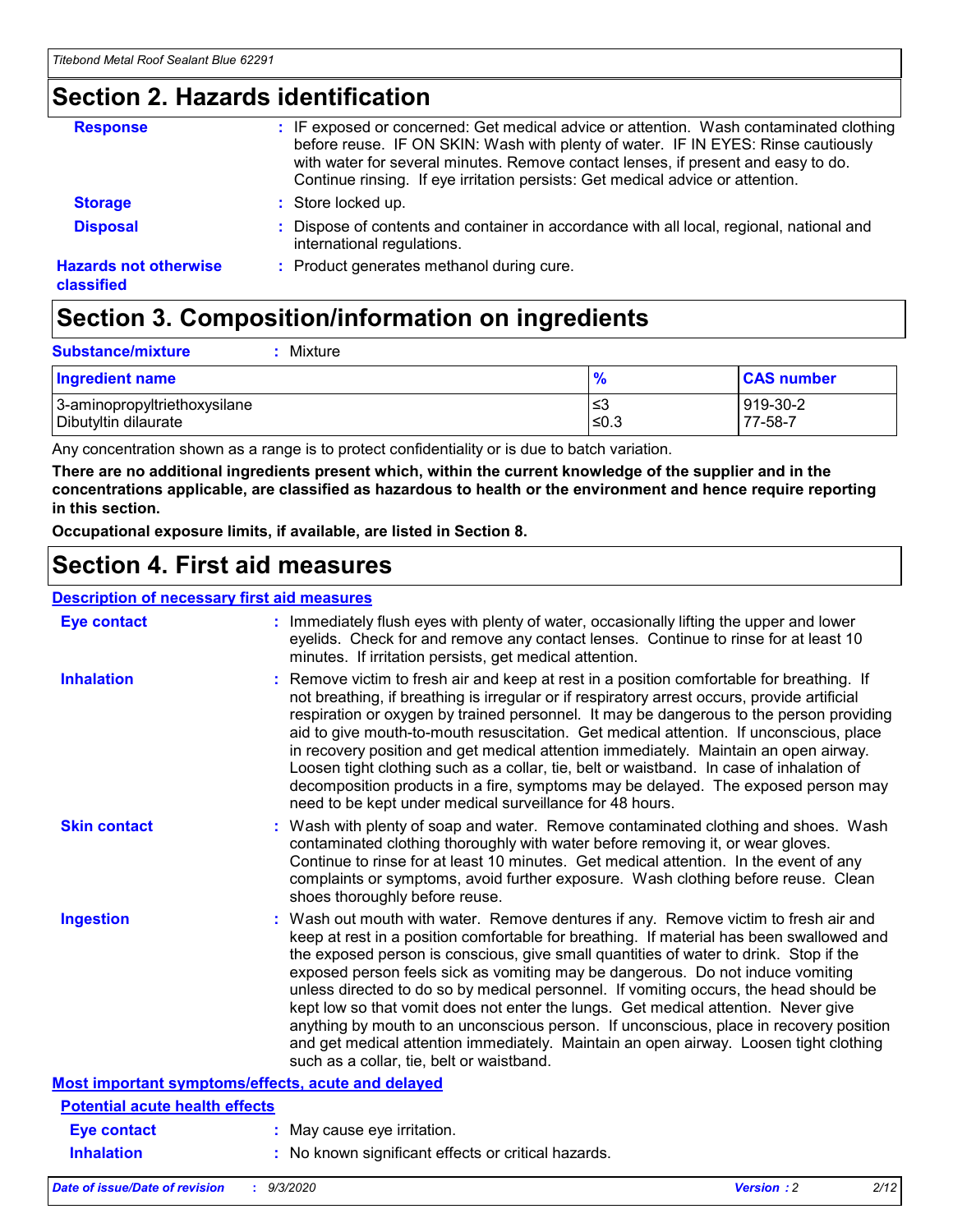# **Section 4. First aid measures**

| <b>Skin contact</b>                        | : May cause skin irritation.                                                                                                                                                                                                                                                                                                                                                                                  |
|--------------------------------------------|---------------------------------------------------------------------------------------------------------------------------------------------------------------------------------------------------------------------------------------------------------------------------------------------------------------------------------------------------------------------------------------------------------------|
| <b>Ingestion</b>                           | : No known significant effects or critical hazards.                                                                                                                                                                                                                                                                                                                                                           |
| <b>Over-exposure signs/symptoms</b>        |                                                                                                                                                                                                                                                                                                                                                                                                               |
| <b>Eye contact</b>                         | : Adverse symptoms may include the following:<br>irritation<br>watering<br>redness                                                                                                                                                                                                                                                                                                                            |
| <b>Inhalation</b>                          | : Adverse symptoms may include the following:<br>reduced fetal weight<br>increase in fetal deaths<br>skeletal malformations                                                                                                                                                                                                                                                                                   |
| <b>Skin contact</b>                        | Adverse symptoms may include the following:<br>irritation<br>redness<br>reduced fetal weight<br>increase in fetal deaths<br>skeletal malformations                                                                                                                                                                                                                                                            |
| <b>Ingestion</b>                           | : Adverse symptoms may include the following:<br>reduced fetal weight<br>increase in fetal deaths<br>skeletal malformations                                                                                                                                                                                                                                                                                   |
|                                            | Indication of immediate medical attention and special treatment needed, if necessary                                                                                                                                                                                                                                                                                                                          |
| <b>Notes to physician</b>                  | : In case of inhalation of decomposition products in a fire, symptoms may be delayed.<br>The exposed person may need to be kept under medical surveillance for 48 hours.                                                                                                                                                                                                                                      |
| <b>Specific treatments</b>                 | : No specific treatment.                                                                                                                                                                                                                                                                                                                                                                                      |
| <b>Protection of first-aiders</b>          | No action shall be taken involving any personal risk or without suitable training. If it is<br>suspected that fumes are still present, the rescuer should wear an appropriate mask or<br>self-contained breathing apparatus. It may be dangerous to the person providing aid to<br>give mouth-to-mouth resuscitation. Wash contaminated clothing thoroughly with water<br>before removing it, or wear gloves. |
| See toxicological information (Section 11) |                                                                                                                                                                                                                                                                                                                                                                                                               |

# **Section 5. Fire-fighting measures**

| <b>Extinguishing media</b><br>: Use an extinguishing agent suitable for the surrounding fire.<br><b>Suitable extinguishing</b><br>media<br><b>Unsuitable extinguishing</b><br>: None known.<br>media<br><b>Specific hazards arising</b><br>: In a fire or if heated, a pressure increase will occur and the container may burst.<br>from the chemical<br><b>Hazardous thermal</b><br>Decomposition products may include the following materials:<br>carbon dioxide<br>decomposition products<br>carbon monoxide<br>nitrogen oxides<br>metal oxide/oxides<br><b>Special protective actions</b><br>: Promptly isolate the scene by removing all persons from the vicinity of the incident if<br>there is a fire. No action shall be taken involving any personal risk or without suitable<br>for fire-fighters<br>training.<br><b>Special protective</b><br>apparatus (SCBA) with a full face-piece operated in positive pressure mode.<br>equipment for fire-fighters |                                                                                           |
|----------------------------------------------------------------------------------------------------------------------------------------------------------------------------------------------------------------------------------------------------------------------------------------------------------------------------------------------------------------------------------------------------------------------------------------------------------------------------------------------------------------------------------------------------------------------------------------------------------------------------------------------------------------------------------------------------------------------------------------------------------------------------------------------------------------------------------------------------------------------------------------------------------------------------------------------------------------------|-------------------------------------------------------------------------------------------|
|                                                                                                                                                                                                                                                                                                                                                                                                                                                                                                                                                                                                                                                                                                                                                                                                                                                                                                                                                                      |                                                                                           |
|                                                                                                                                                                                                                                                                                                                                                                                                                                                                                                                                                                                                                                                                                                                                                                                                                                                                                                                                                                      |                                                                                           |
|                                                                                                                                                                                                                                                                                                                                                                                                                                                                                                                                                                                                                                                                                                                                                                                                                                                                                                                                                                      |                                                                                           |
|                                                                                                                                                                                                                                                                                                                                                                                                                                                                                                                                                                                                                                                                                                                                                                                                                                                                                                                                                                      |                                                                                           |
|                                                                                                                                                                                                                                                                                                                                                                                                                                                                                                                                                                                                                                                                                                                                                                                                                                                                                                                                                                      |                                                                                           |
|                                                                                                                                                                                                                                                                                                                                                                                                                                                                                                                                                                                                                                                                                                                                                                                                                                                                                                                                                                      |                                                                                           |
|                                                                                                                                                                                                                                                                                                                                                                                                                                                                                                                                                                                                                                                                                                                                                                                                                                                                                                                                                                      | : Fire-fighters should wear appropriate protective equipment and self-contained breathing |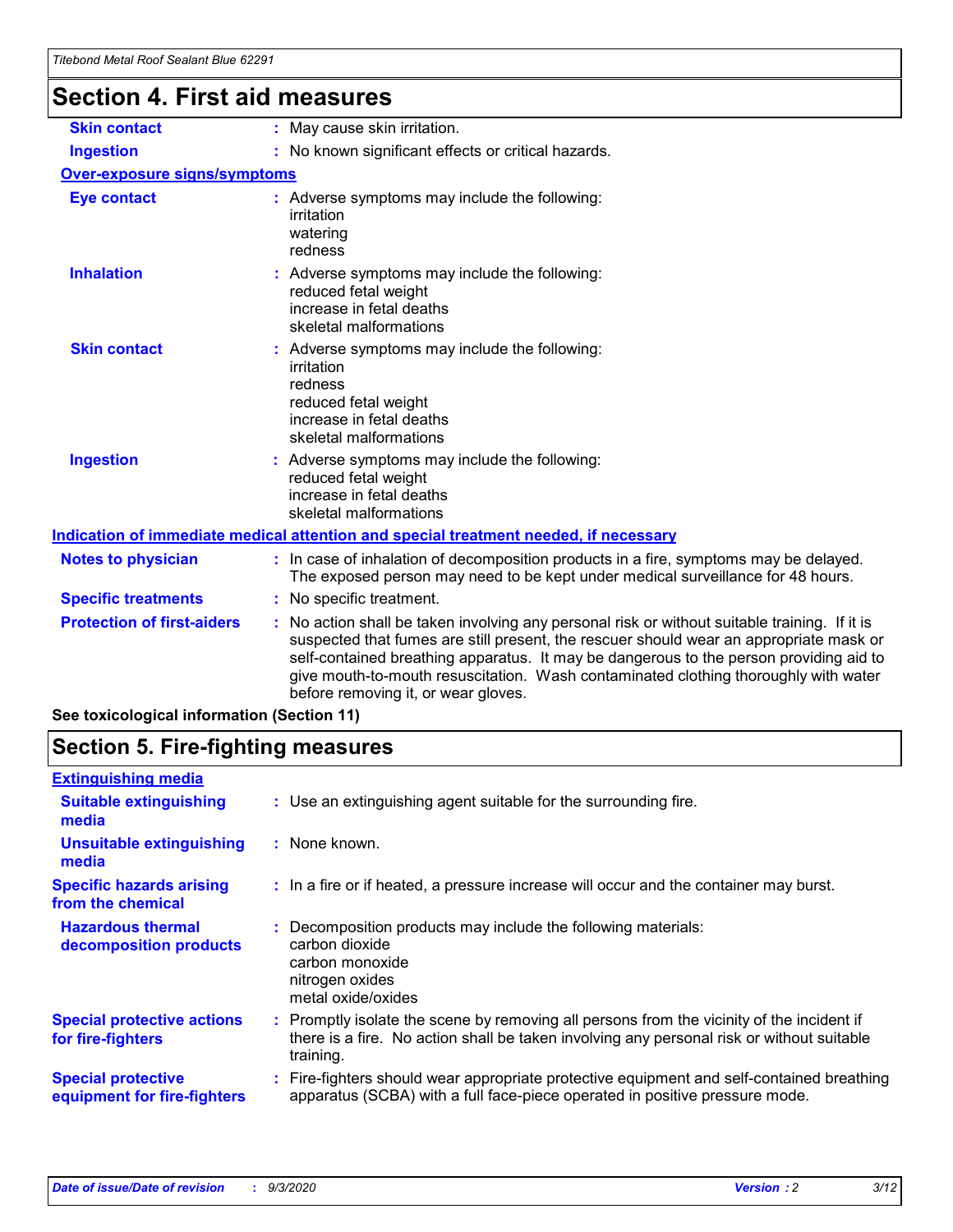### **Section 6. Accidental release measures**

|                                                              | <b>Personal precautions, protective equipment and emergency procedures</b>                                                                                                                                                                                                                                                                                                                                                                                                                                                                                                                                                                                                                                   |  |  |  |
|--------------------------------------------------------------|--------------------------------------------------------------------------------------------------------------------------------------------------------------------------------------------------------------------------------------------------------------------------------------------------------------------------------------------------------------------------------------------------------------------------------------------------------------------------------------------------------------------------------------------------------------------------------------------------------------------------------------------------------------------------------------------------------------|--|--|--|
| For non-emergency<br>personnel                               | : No action shall be taken involving any personal risk or without suitable training.<br>Evacuate surrounding areas. Keep unnecessary and unprotected personnel from<br>entering. Do not touch or walk through spilled material. Avoid breathing vapor or mist.<br>Provide adequate ventilation. Wear appropriate respirator when ventilation is<br>inadequate. Put on appropriate personal protective equipment.                                                                                                                                                                                                                                                                                             |  |  |  |
| For emergency responders                                     | : If specialized clothing is required to deal with the spillage, take note of any information in<br>Section 8 on suitable and unsuitable materials. See also the information in "For non-<br>emergency personnel".                                                                                                                                                                                                                                                                                                                                                                                                                                                                                           |  |  |  |
| <b>Environmental precautions</b>                             | : Avoid dispersal of spilled material and runoff and contact with soil, waterways, drains<br>and sewers. Inform the relevant authorities if the product has caused environmental<br>pollution (sewers, waterways, soil or air).                                                                                                                                                                                                                                                                                                                                                                                                                                                                              |  |  |  |
| <b>Methods and materials for containment and cleaning up</b> |                                                                                                                                                                                                                                                                                                                                                                                                                                                                                                                                                                                                                                                                                                              |  |  |  |
| <b>Small spill</b>                                           | : Stop leak if without risk. Move containers from spill area. Dilute with water and mop up<br>if water-soluble. Alternatively, or if water-insoluble, absorb with an inert dry material and<br>place in an appropriate waste disposal container. Dispose of via a licensed waste<br>disposal contractor.                                                                                                                                                                                                                                                                                                                                                                                                     |  |  |  |
| <b>Large spill</b>                                           | : Stop leak if without risk. Move containers from spill area. Approach release from<br>upwind. Prevent entry into sewers, water courses, basements or confined areas. Wash<br>spillages into an effluent treatment plant or proceed as follows. Contain and collect<br>spillage with non-combustible, absorbent material e.g. sand, earth, vermiculite or<br>diatomaceous earth and place in container for disposal according to local regulations<br>(see Section 13). Dispose of via a licensed waste disposal contractor. Contaminated<br>absorbent material may pose the same hazard as the spilled product. Note: see<br>Section 1 for emergency contact information and Section 13 for waste disposal. |  |  |  |

### **Section 7. Handling and storage**

#### **Precautions for safe handling**

| <b>Protective measures</b>                                                       | : Put on appropriate personal protective equipment (see Section 8). Persons with a<br>history of skin sensitization problems should not be employed in any process in which<br>this product is used. Avoid exposure - obtain special instructions before use. Avoid<br>exposure during pregnancy. Do not handle until all safety precautions have been read<br>and understood. Do not get in eyes or on skin or clothing. Do not ingest. Avoid<br>breathing vapor or mist. If during normal use the material presents a respiratory hazard,<br>use only with adequate ventilation or wear appropriate respirator. Keep in the original<br>container or an approved alternative made from a compatible material, kept tightly<br>closed when not in use. Empty containers retain product residue and can be hazardous.<br>Do not reuse container. |
|----------------------------------------------------------------------------------|--------------------------------------------------------------------------------------------------------------------------------------------------------------------------------------------------------------------------------------------------------------------------------------------------------------------------------------------------------------------------------------------------------------------------------------------------------------------------------------------------------------------------------------------------------------------------------------------------------------------------------------------------------------------------------------------------------------------------------------------------------------------------------------------------------------------------------------------------|
| <b>Advice on general</b><br>occupational hygiene                                 | : Eating, drinking and smoking should be prohibited in areas where this material is<br>handled, stored and processed. Workers should wash hands and face before eating,<br>drinking and smoking. Remove contaminated clothing and protective equipment before<br>entering eating areas. See also Section 8 for additional information on hygiene<br>measures.                                                                                                                                                                                                                                                                                                                                                                                                                                                                                    |
| <b>Conditions for safe storage,</b><br>including any<br><i>incompatibilities</i> | Store between the following temperatures: 0 to 120°C (32 to 248°F). Store in<br>accordance with local regulations. Store in original container protected from direct<br>sunlight in a dry, cool and well-ventilated area, away from incompatible materials (see<br>Section 10) and food and drink. Store locked up. Keep container tightly closed and<br>sealed until ready for use. Containers that have been opened must be carefully<br>resealed and kept upright to prevent leakage. Do not store in unlabeled containers.<br>Use appropriate containment to avoid environmental contamination. See Section 10 for<br>incompatible materials before handling or use.                                                                                                                                                                         |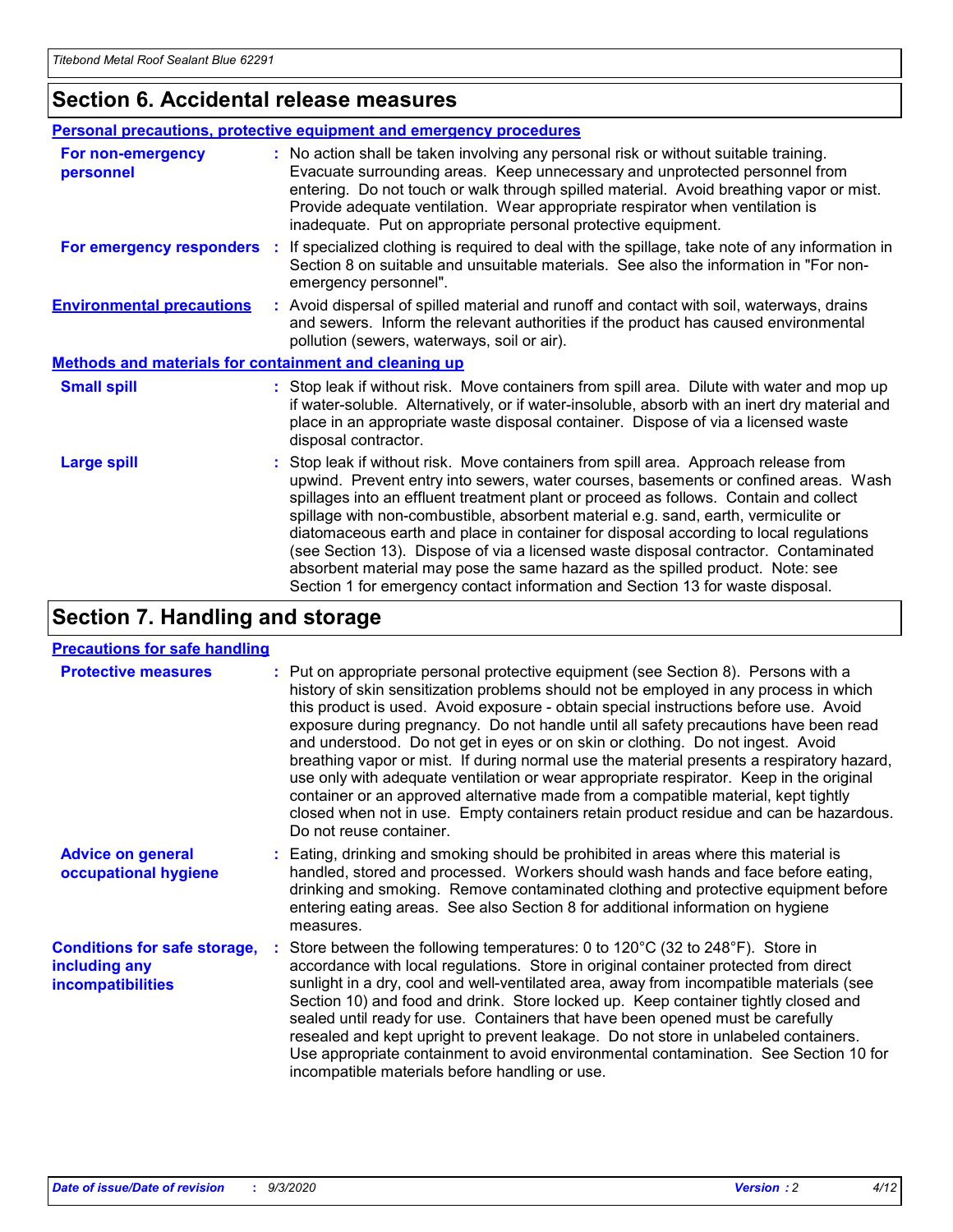## **Section 8. Exposure controls/personal protection**

#### **Control parameters**

#### **Occupational exposure limits**

| <b>Ingredient name</b>                               |                        | <b>Exposure limits</b>                                                                                                                                                                                                                                                                                                                                                                                                                                                                                                                                                                                                 |
|------------------------------------------------------|------------------------|------------------------------------------------------------------------------------------------------------------------------------------------------------------------------------------------------------------------------------------------------------------------------------------------------------------------------------------------------------------------------------------------------------------------------------------------------------------------------------------------------------------------------------------------------------------------------------------------------------------------|
| 3-aminopropyltriethoxysilane<br>Dibutyltin dilaurate |                        | None.<br>ACGIH TLV (United States, 3/2020). Absorbed through skin.<br>Notes: as Sn<br>TWA: 0.1 mg/m <sup>3</sup> , (as Sn) 8 hours.<br>STEL: 0.2 mg/m <sup>3</sup> , (as Sn) 15 minutes.<br>NIOSH REL (United States, 10/2016). Absorbed through skin.<br>Notes: as Sn<br>TWA: 0.1 mg/m <sup>3</sup> , (as Sn) 10 hours.<br>OSHA PEL (United States, 5/2018). Notes: as Sn<br>TWA: $0.1 \text{ mg/m}^3$ , (as Sn) 8 hours.<br>OSHA PEL 1989 (United States, 3/1989). Absorbed through skin.<br>Notes: measured as Sn<br>TWA: 0.1 mg/m <sup>3</sup> , (measured as Sn) 8 hours. Form: Organic                           |
| <b>Appropriate engineering</b><br><b>controls</b>    |                        | : If user operations generate dust, fumes, gas, vapor or mist, use process enclosures,<br>local exhaust ventilation or other engineering controls to keep worker exposure to<br>airborne contaminants below any recommended or statutory limits.                                                                                                                                                                                                                                                                                                                                                                       |
| <b>Environmental exposure</b><br><b>controls</b>     |                        | Emissions from ventilation or work process equipment should be checked to ensure<br>they comply with the requirements of environmental protection legislation. In some<br>cases, fume scrubbers, filters or engineering modifications to the process equipment<br>will be necessary to reduce emissions to acceptable levels.                                                                                                                                                                                                                                                                                          |
| <b>Individual protection measures</b>                |                        |                                                                                                                                                                                                                                                                                                                                                                                                                                                                                                                                                                                                                        |
| <b>Hygiene measures</b>                              |                        | : Wash hands, forearms and face thoroughly after handling chemical products, before<br>eating, smoking and using the lavatory and at the end of the working period.<br>Appropriate techniques should be used to remove potentially contaminated clothing.<br>Contaminated work clothing should not be allowed out of the workplace. Wash<br>contaminated clothing before reusing. Ensure that eyewash stations and safety<br>showers are close to the workstation location.                                                                                                                                            |
| <b>Eye/face protection</b>                           |                        | : Safety eyewear complying with an approved standard should be used when a risk<br>assessment indicates this is necessary to avoid exposure to liquid splashes, mists,<br>gases or dusts. If contact is possible, the following protection should be worn, unless<br>the assessment indicates a higher degree of protection: chemical splash goggles.                                                                                                                                                                                                                                                                  |
| <b>Skin protection</b>                               |                        |                                                                                                                                                                                                                                                                                                                                                                                                                                                                                                                                                                                                                        |
| <b>Hand protection</b>                               |                        | : Chemical-resistant, impervious gloves complying with an approved standard should be<br>worn at all times when handling chemical products if a risk assessment indicates this is<br>necessary. Considering the parameters specified by the glove manufacturer, check<br>during use that the gloves are still retaining their protective properties. It should be<br>noted that the time to breakthrough for any glove material may be different for different<br>glove manufacturers. In the case of mixtures, consisting of several substances, the<br>protection time of the gloves cannot be accurately estimated. |
| <b>Body protection</b>                               | handling this product. | : Personal protective equipment for the body should be selected based on the task being<br>performed and the risks involved and should be approved by a specialist before                                                                                                                                                                                                                                                                                                                                                                                                                                              |
| <b>Other skin protection</b>                         |                        | : Appropriate footwear and any additional skin protection measures should be selected<br>based on the task being performed and the risks involved and should be approved by a<br>specialist before handling this product.                                                                                                                                                                                                                                                                                                                                                                                              |
| <b>Respiratory protection</b>                        | aspects of use.        | : Based on the hazard and potential for exposure, select a respirator that meets the<br>appropriate standard or certification. Respirators must be used according to a<br>respiratory protection program to ensure proper fitting, training, and other important                                                                                                                                                                                                                                                                                                                                                       |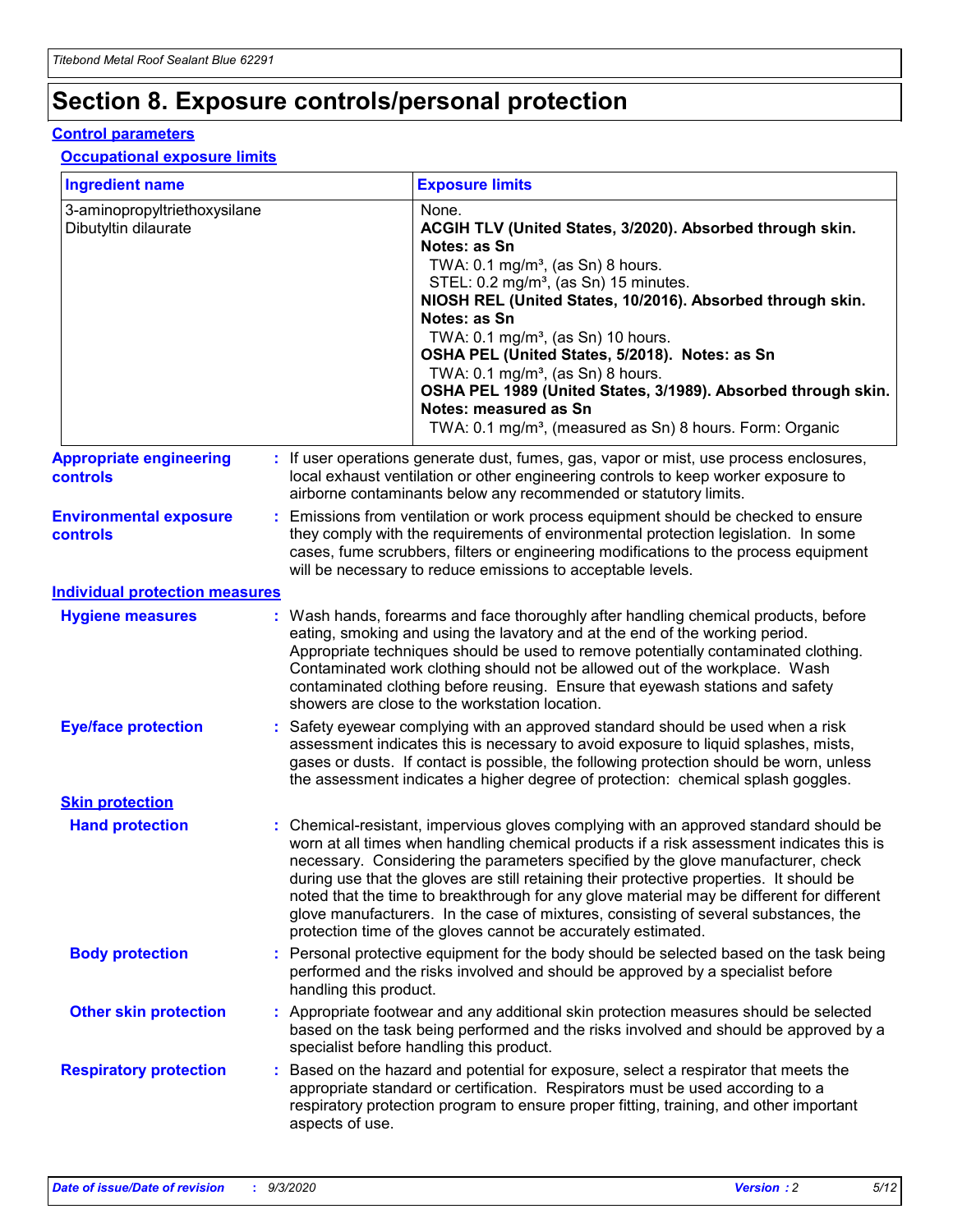### **Section 9. Physical and chemical properties**

#### **Appearance**

| <b>Physical state</b>                             | : Liquid. [Paste.]                                              |
|---------------------------------------------------|-----------------------------------------------------------------|
| <b>Color</b>                                      | $:$ Blue.                                                       |
| Odor                                              | Characteristic.                                                 |
| <b>Odor threshold</b>                             | : Not available.                                                |
| pH                                                | : Not applicable.                                               |
| <b>Melting point</b>                              | : Not available.                                                |
| <b>Boiling point</b>                              | : $>200^{\circ}$ C ( $>392^{\circ}$ F)                          |
| <b>Flash point</b>                                | : Closed cup: >200°C (>392°F) [Setaflash.]                      |
| <b>Evaporation rate</b>                           | $:$ >1 (butyl acetate = 1)                                      |
| <b>Flammability (solid, gas)</b>                  | : Not available.                                                |
| Lower and upper explosive<br>(flammable) limits   | $:$ Not available.                                              |
| <b>VOC (less water, less</b><br>exempt solvents)  | : 0 g/l                                                         |
| <b>Volatility</b>                                 | $: 0\%$ (w/w)                                                   |
| <b>Vapor density</b>                              | : Not available.                                                |
| <b>Relative density</b>                           | $\frac{1}{2}$ $\frac{1}{432}$                                   |
| <b>Solubility</b>                                 | Insoluble in the following materials: cold water and hot water. |
| <b>Solubility in water</b>                        | : Not available.                                                |
| <b>Partition coefficient: n-</b><br>octanol/water | $:$ Not available.                                              |
| <b>Auto-ignition temperature</b>                  | : Not available.                                                |
| <b>Decomposition temperature</b>                  | $:$ Not available.                                              |
| <b>Viscosity</b>                                  | $:$ Not available.                                              |

### **Section 10. Stability and reactivity**

| <b>Reactivity</b>                            | : No specific test data related to reactivity available for this product or its ingredients.            |
|----------------------------------------------|---------------------------------------------------------------------------------------------------------|
| <b>Chemical stability</b>                    | : The product is stable.                                                                                |
| <b>Possibility of hazardous</b><br>reactions | : Under normal conditions of storage and use, hazardous reactions will not occur.                       |
| <b>Conditions to avoid</b>                   | : No specific data.                                                                                     |
| <b>Incompatible materials</b>                | : No specific data.                                                                                     |
| <b>Hazardous decomposition</b><br>products   | Under normal conditions of storage and use, hazardous decomposition products should<br>not be produced. |

### **Section 11. Toxicological information**

#### **Information on toxicological effects**

#### **Acute toxicity**

| <b>Product/ingredient name</b> | <b>Result</b> | <b>Species</b> | <b>Dose</b>         | <b>Exposure</b> |
|--------------------------------|---------------|----------------|---------------------|-----------------|
| 3-aminopropyltriethoxysilane   | LD50 Dermal   | Rabbit         | $4.29$ g/kg         |                 |
|                                | ILD50 Oral    | Rat            | 1.57 g/kg           |                 |
| Dibutyltin dilaurate           | LD50 Oral     | Rat            | $175 \text{ mg/kg}$ |                 |

**Irritation/Corrosion**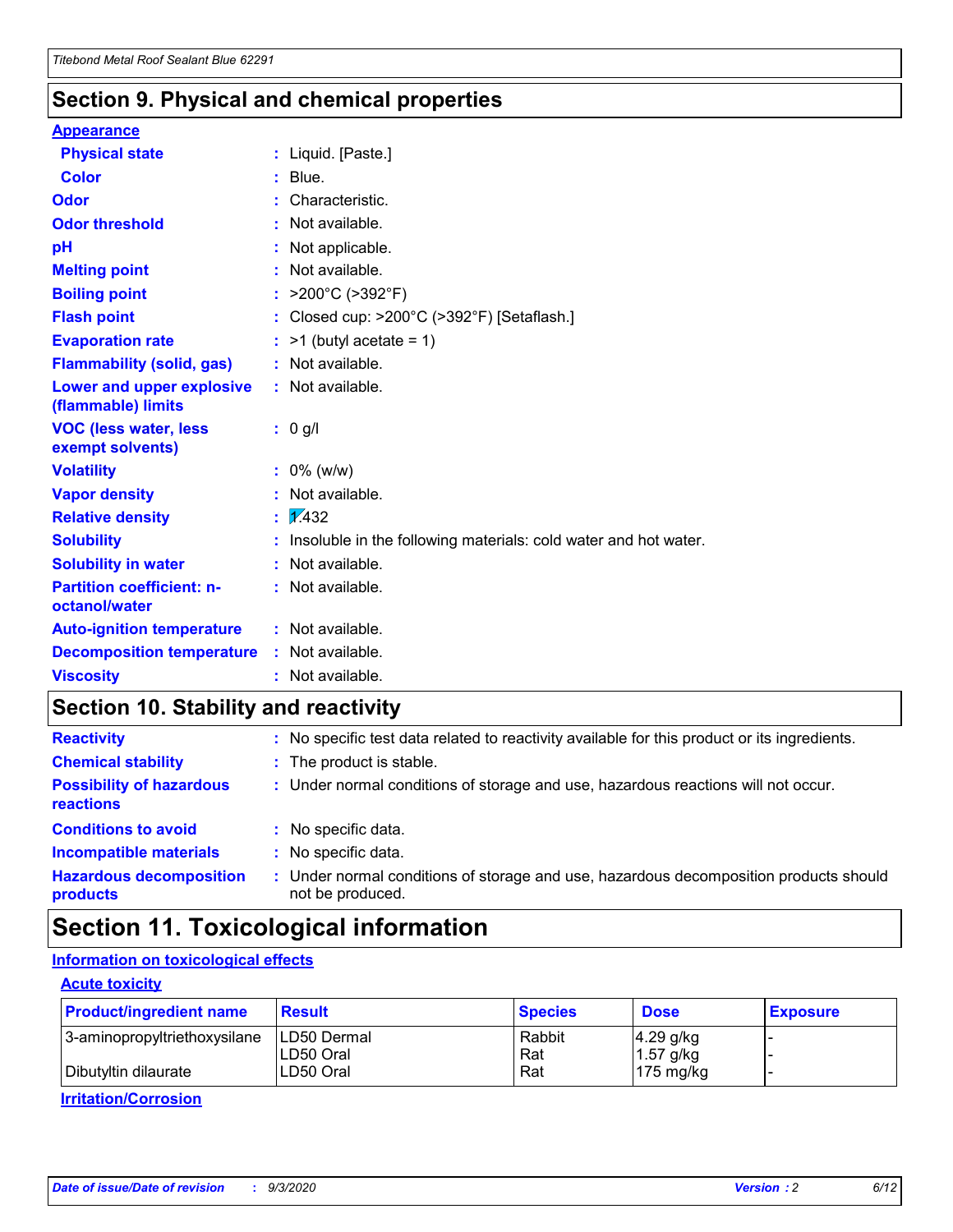# **Section 11. Toxicological information**

| <b>Product/ingredient name</b> | <b>Result</b>            | <b>Species</b> | <b>Score</b> | <b>Exposure</b>  | <b>Observation</b> |
|--------------------------------|--------------------------|----------------|--------------|------------------|--------------------|
| 3-aminopropyltriethoxysilane   | Eyes - Mild irritant     | Rabbit         |              | $100 \text{ mg}$ |                    |
|                                | Eyes - Severe irritant   | Rabbit         |              | 24 hours 750     |                    |
|                                |                          |                |              | ug               |                    |
|                                | Skin - Severe irritant   | Rabbit         |              | 24 hours 5       | ۰                  |
|                                |                          |                |              | mq               |                    |
| Dibutyltin dilaurate           | Eyes - Moderate irritant | Rabbit         |              | 24 hours 100     |                    |
|                                | Skin - Severe irritant   | Rabbit         |              | mg<br>500 mg     |                    |

#### **Sensitization**

Not available.

#### **Mutagenicity**

Not available.

#### **Carcinogenicity**

Not available.

#### **Reproductive toxicity**

Not available.

#### **Teratogenicity**

Not available.

#### **Specific target organ toxicity (single exposure)**

Not available.

#### **Specific target organ toxicity (repeated exposure)**

| <b>Name</b>                                                                         |                                                                            | <b>Category</b>                                     | <b>Route of</b><br>exposure | <b>Target organs</b> |  |
|-------------------------------------------------------------------------------------|----------------------------------------------------------------------------|-----------------------------------------------------|-----------------------------|----------------------|--|
| Dibutyltin dilaurate                                                                |                                                                            | Category 1                                          |                             | respiratory system   |  |
| <b>Aspiration hazard</b><br>Not available.                                          |                                                                            |                                                     |                             |                      |  |
| <b>Information on the likely</b><br>routes of exposure                              | : Not available.                                                           |                                                     |                             |                      |  |
| <b>Potential acute health effects</b>                                               |                                                                            |                                                     |                             |                      |  |
| <b>Eye contact</b>                                                                  | : May cause eye irritation.                                                |                                                     |                             |                      |  |
| <b>Inhalation</b>                                                                   |                                                                            | : No known significant effects or critical hazards. |                             |                      |  |
| <b>Skin contact</b>                                                                 |                                                                            | : May cause skin irritation.                        |                             |                      |  |
| <b>Ingestion</b>                                                                    |                                                                            | : No known significant effects or critical hazards. |                             |                      |  |
| <b>Symptoms related to the physical, chemical and toxicological characteristics</b> |                                                                            |                                                     |                             |                      |  |
| <b>Eye contact</b>                                                                  | irritation<br>watering<br>redness                                          | : Adverse symptoms may include the following:       |                             |                      |  |
| <b>Inhalation</b>                                                                   | reduced fetal weight<br>increase in fetal deaths<br>skeletal malformations | : Adverse symptoms may include the following:       |                             |                      |  |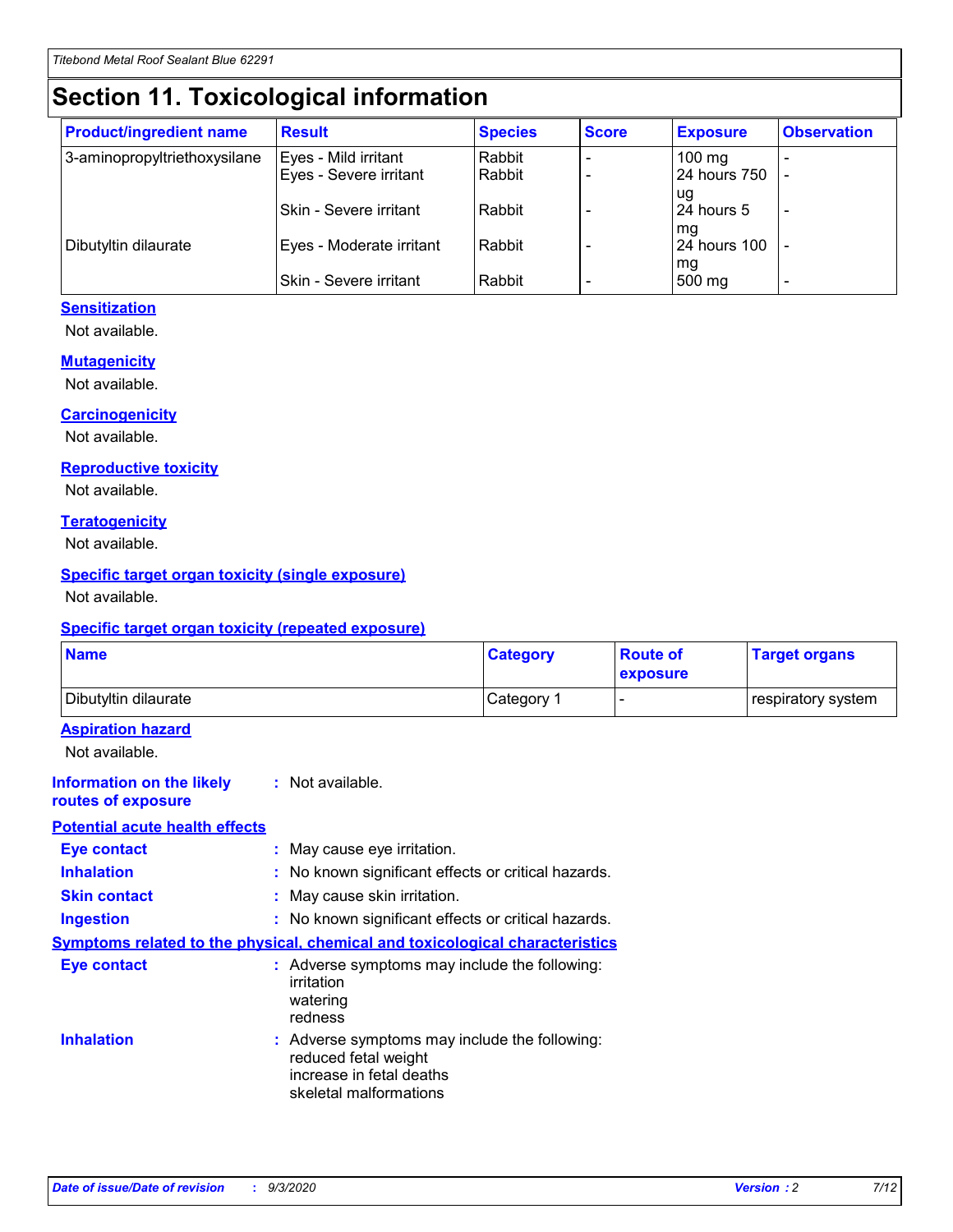# **Section 11. Toxicological information**

| <b>Skin contact</b>                     | : Adverse symptoms may include the following:                                                            |
|-----------------------------------------|----------------------------------------------------------------------------------------------------------|
|                                         | irritation                                                                                               |
|                                         | redness                                                                                                  |
|                                         | reduced fetal weight                                                                                     |
|                                         | increase in fetal deaths                                                                                 |
|                                         | skeletal malformations                                                                                   |
| <b>Ingestion</b>                        | : Adverse symptoms may include the following:                                                            |
|                                         | reduced fetal weight                                                                                     |
|                                         | increase in fetal deaths                                                                                 |
|                                         | skeletal malformations                                                                                   |
|                                         | Delayed and immediate effects and also chronic effects from short and long term exposure                 |
| <b>Short term exposure</b>              |                                                                                                          |
| <b>Potential immediate</b>              | : Not available.                                                                                         |
| effects                                 |                                                                                                          |
| <b>Potential delayed effects</b>        | : Not available.                                                                                         |
| Long term exposure                      |                                                                                                          |
| <b>Potential immediate</b>              | : Not available.                                                                                         |
| effects                                 |                                                                                                          |
| <b>Potential delayed effects</b>        | : Not available.                                                                                         |
| <b>Potential chronic health effects</b> |                                                                                                          |
| Not available.                          |                                                                                                          |
| <b>General</b>                          | : Once sensitized, a severe allergic reaction may occur when subsequently exposed to<br>very low levels. |
| <b>Carcinogenicity</b>                  | : No known significant effects or critical hazards.                                                      |
| <b>Mutagenicity</b>                     | : No known significant effects or critical hazards.                                                      |
| <b>Teratogenicity</b>                   | May damage the unborn child.                                                                             |
| <b>Developmental effects</b>            | : No known significant effects or critical hazards.                                                      |
| <b>Fertility effects</b>                | May damage fertility.                                                                                    |
| <b>Numerical measures of toxicity</b>   |                                                                                                          |
| <b>Acute toxicity estimates</b>         |                                                                                                          |
| الملمانة المستنقط فالمرابط              |                                                                                                          |

Not available.

## **Section 12. Ecological information**

#### **Toxicity**

| <b>Product/ingredient name</b> | <b>Result</b>                                       | <b>Species</b>               | <b>Exposure</b>       |
|--------------------------------|-----------------------------------------------------|------------------------------|-----------------------|
| Dibutyltin dilaurate           | $ CC50>3$ mg/l<br>Chronic EC10 > 2 mg/l Fresh water | Algae<br>Algae - Desmodesmus | 72 hours<br>196 hours |
|                                |                                                     | <b>I</b> subspicatus         |                       |

#### **Persistence and degradability**

| <b>Product/ingredient name</b> | <b>Test</b>                                                                    | <b>Result</b>  |                   | <b>Dose</b> | <b>Inoculum</b>         |
|--------------------------------|--------------------------------------------------------------------------------|----------------|-------------------|-------------|-------------------------|
| Dibutyltin dilaurate           | OECD 301F<br>Ready<br>Biodegradability -<br>Manometric<br>Respirometry<br>Test | 23 % - 28 days |                   |             |                         |
| <b>Product/ingredient name</b> | <b>Aquatic half-life</b>                                                       |                | <b>Photolysis</b> |             | <b>Biodegradability</b> |
| Dibutyltin dilaurate           |                                                                                |                |                   |             | <b>Inherent</b>         |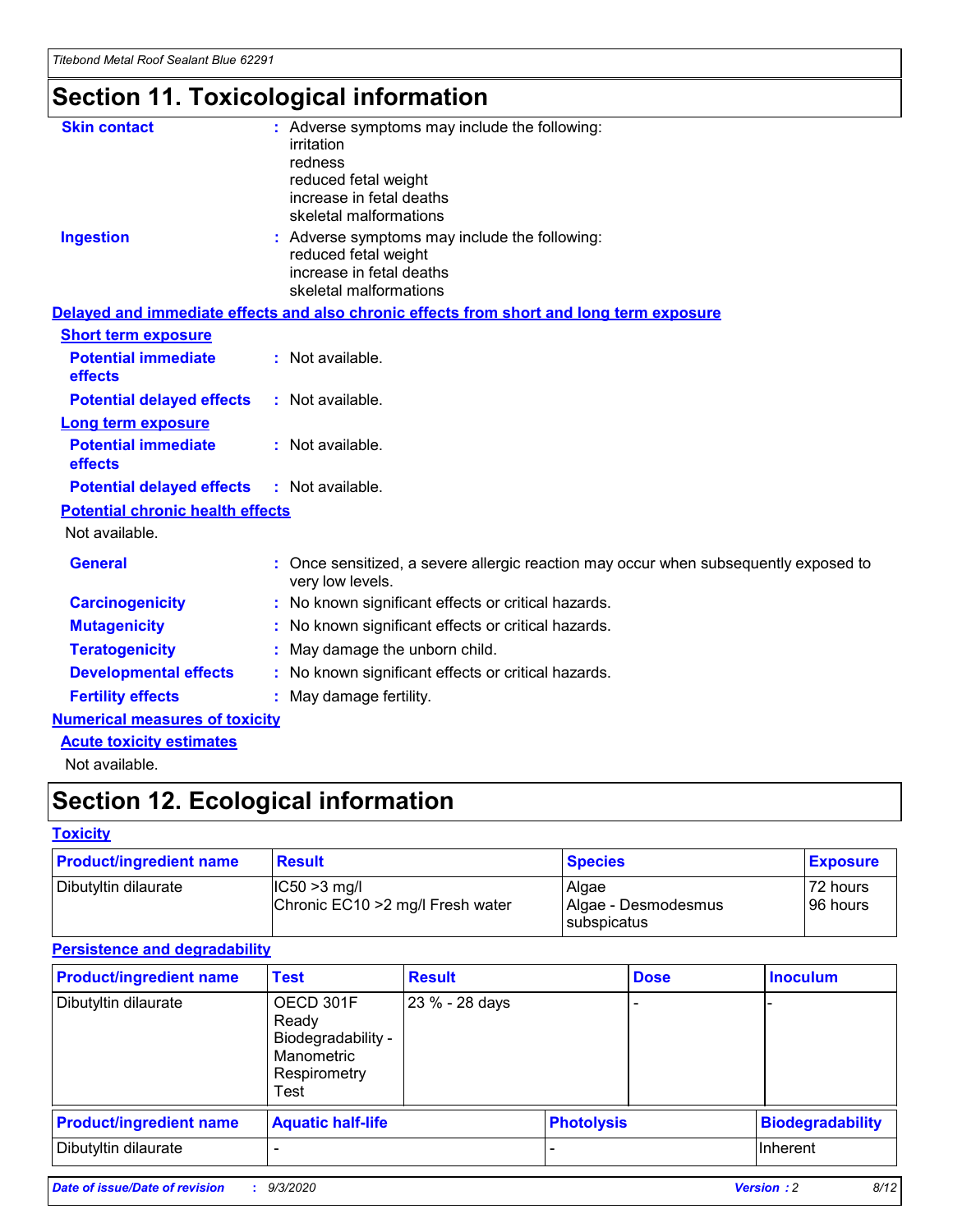# **Section 12. Ecological information**

#### **Bioaccumulative potential**

| <b>Product/ingredient name</b> | <b>LogP</b> <sub>ow</sub> | <b>BCF</b> | <b>Potential</b> |
|--------------------------------|---------------------------|------------|------------------|
| 3-aminopropyltriethoxysilane   | 4.44                      | 3.4        | low              |
| Dibutyltin dilaurate           |                           | 2.91       | low              |

#### **Mobility in soil**

| <b>Soil/water partition</b>    | : Not available. |
|--------------------------------|------------------|
| coefficient (K <sub>oc</sub> ) |                  |

#### **Other adverse effects** : No known significant effects or critical hazards.

### **Section 13. Disposal considerations**

**Disposal methods :**

The generation of waste should be avoided or minimized wherever possible. Disposal of this product, solutions and any by-products should at all times comply with the requirements of environmental protection and waste disposal legislation and any regional local authority requirements. Dispose of surplus and non-recyclable products via a licensed waste disposal contractor. Waste should not be disposed of untreated to the sewer unless fully compliant with the requirements of all authorities with jurisdiction. Waste packaging should be recycled. Incineration or landfill should only be considered when recycling is not feasible. This material and its container must be disposed of in a safe way. Care should be taken when handling emptied containers that have not been cleaned or rinsed out. Empty containers or liners may retain some product residues. Avoid dispersal of spilled material and runoff and contact with soil, waterways, drains and sewers.

### **Section 14. Transport information**

|                                      | <b>DOT</b><br><b>Classification</b> | <b>TDG</b><br><b>Classification</b> | <b>Mexico</b><br><b>Classification</b> | <b>ADR/RID</b>           | <b>IMDG</b>              | <b>IATA</b>    |
|--------------------------------------|-------------------------------------|-------------------------------------|----------------------------------------|--------------------------|--------------------------|----------------|
| <b>UN number</b>                     | Not regulated.                      | Not regulated.                      | Not regulated.                         | Not regulated.           | Not regulated.           | Not regulated. |
| <b>UN proper</b><br>shipping name    |                                     |                                     |                                        |                          |                          |                |
| <b>Transport</b><br>hazard class(es) |                                     | $\overline{\phantom{0}}$            | $\qquad \qquad \blacksquare$           | $\overline{\phantom{0}}$ | $\overline{\phantom{0}}$ |                |
| <b>Packing group</b>                 |                                     |                                     |                                        |                          |                          |                |
| <b>Environmental</b><br>hazards      | No.                                 | No.                                 | No.                                    | No.                      | No.                      | No.            |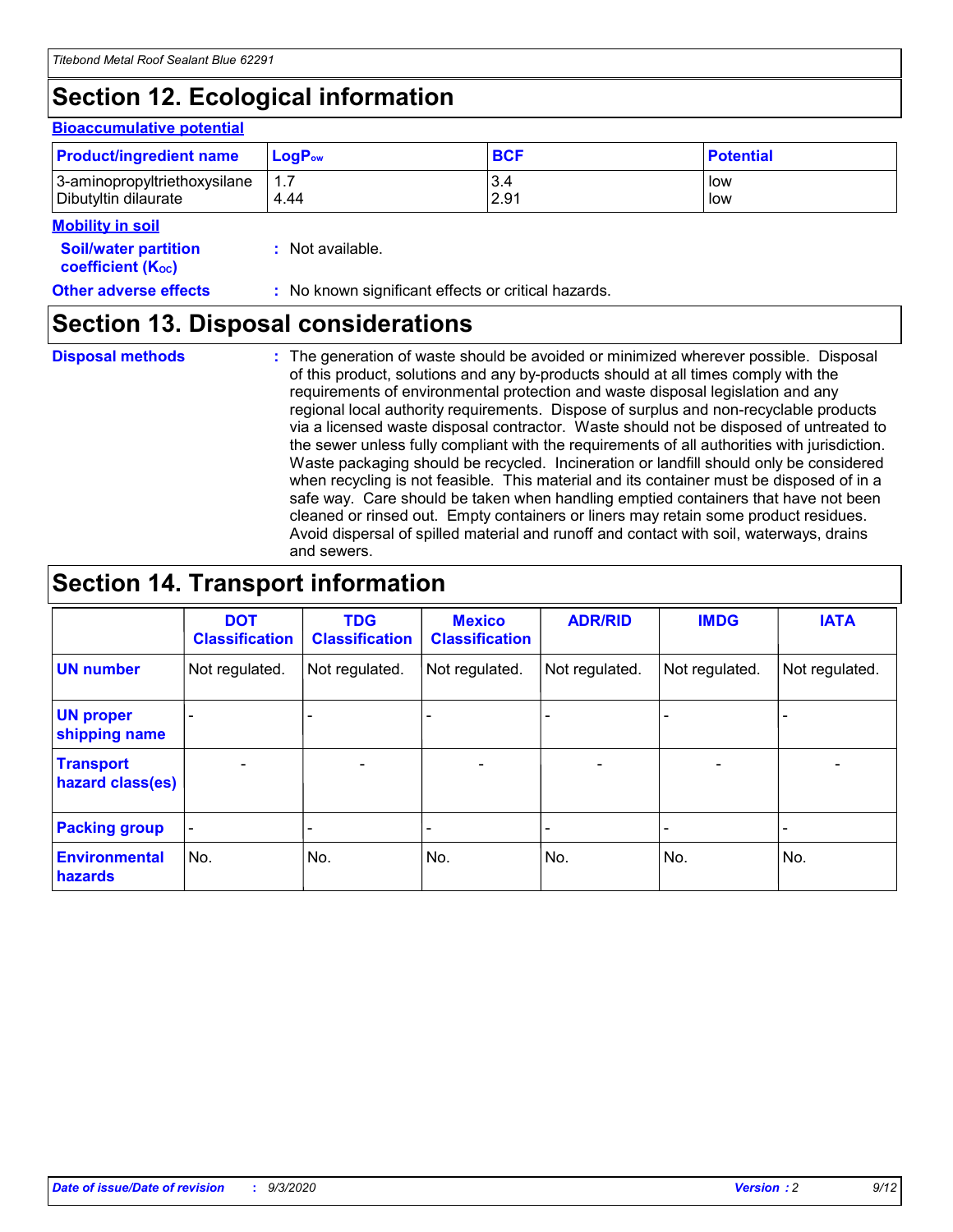### **Section 15. Regulatory information**

#### **U.S. Federal regulations**

#### **SARA 302/304**

#### **Composition/information on ingredients**

No products were found.

| SARA 304 RQ | Not applicable. |
|-------------|-----------------|
|-------------|-----------------|

#### **SARA 311/312**

#### **Classification :** EYE IRRITATION - Category 2B SKIN SENSITIZATION - Category 1 TOXIC TO REPRODUCTION - Category 1B HNOC - Product generates methanol during cure.

#### **Composition/information on ingredients**

| <b>Name</b>                  | $\frac{9}{6}$ | <b>Classification</b>                                                                                                                                                                                                                                                                                      |
|------------------------------|---------------|------------------------------------------------------------------------------------------------------------------------------------------------------------------------------------------------------------------------------------------------------------------------------------------------------------|
| 3-aminopropyltriethoxysilane | $\leq$ 3      | <b>FLAMMABLE LIQUIDS - Category 4</b><br><b>ACUTE TOXICITY (oral) - Category 4</b><br><b>SKIN IRRITATION - Category 2</b><br>EYE IRRITATION - Category 2A                                                                                                                                                  |
| Dibutyltin dilaurate         | ≤0.3          | <b>ACUTE TOXICITY (oral) - Category 3</b><br>SKIN CORROSION - Category 1C<br>SERIOUS EYE DAMAGE - Category 1<br>SKIN SENSITIZATION - Category 1<br><b>GERM CELL MUTAGENICITY - Category 2</b><br>TOXIC TO REPRODUCTION - Category 1B<br>SPECIFIC TARGET ORGAN TOXICITY (REPEATED<br>EXPOSURE) - Category 1 |

#### **State regulations**

**Massachusetts :**

: None of the components are listed.

**New York :** None of the components are listed. **New Jersey :** None of the components are listed.

**Pennsylvania :** None of the components are listed.

#### **California Prop. 65**

WARNING: This product can expose you to methanol, which is known to the State of California to cause birth defects or other reproductive harm. For more information go to www.P65Warnings.ca.gov.

| Ingredient name | No significant risk<br>level | <b>Maximum</b><br>acceptable dosage<br><b>level</b> |
|-----------------|------------------------------|-----------------------------------------------------|
| l methanol      |                              | Yes.                                                |

#### **International regulations**

**Chemical Weapon Convention List Schedules I, II & III Chemicals** Not listed.

#### **Montreal Protocol**

Not listed.

**Stockholm Convention on Persistent Organic Pollutants**

Not listed.

#### **UNECE Aarhus Protocol on POPs and Heavy Metals** Not listed.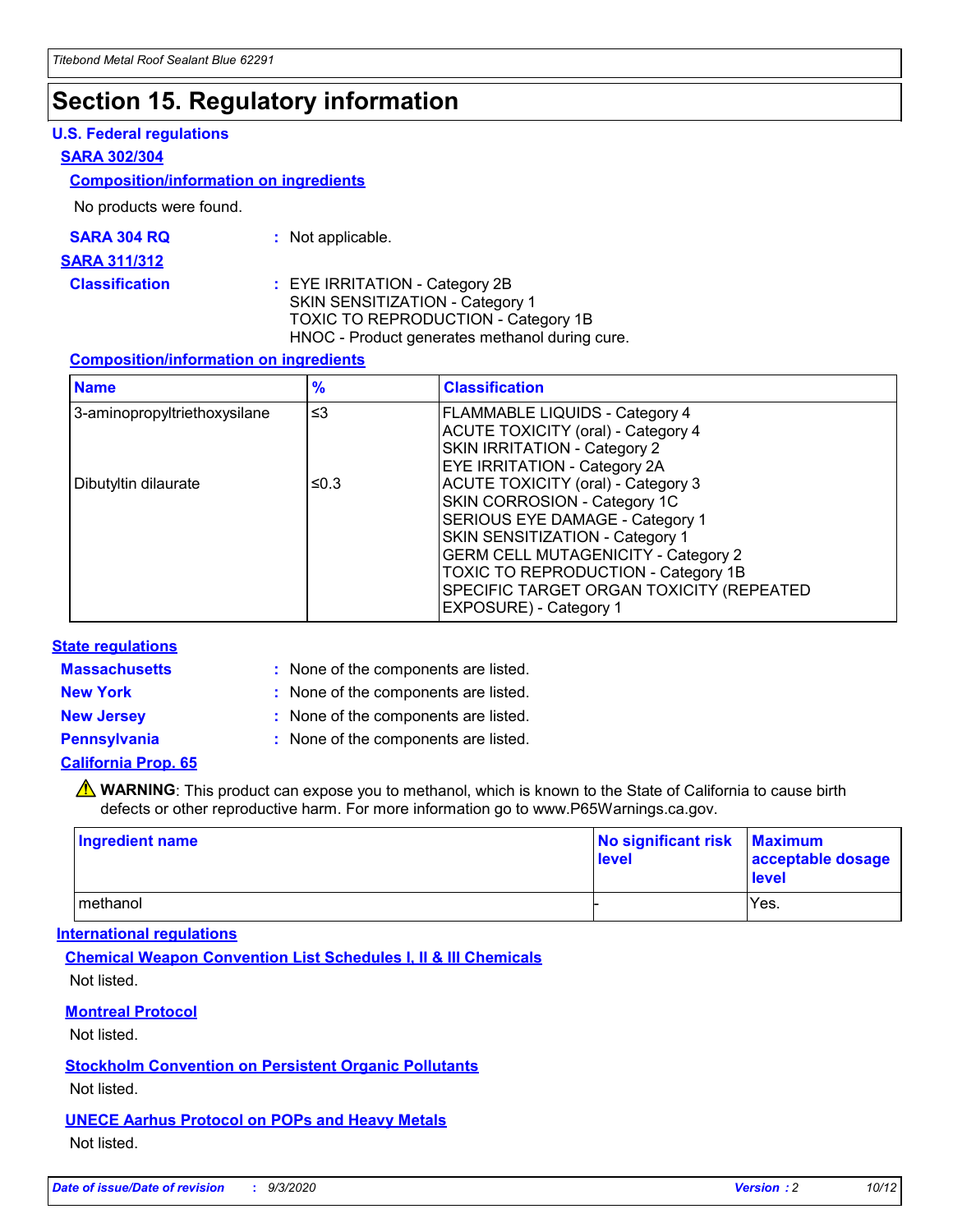## **Section 15. Regulatory information**

#### **Inventory list**

**China :** Not determined.

**United States TSCA 8(b) inventory**

**:** All components are active or exempted.

# **Section 16. Other information**





**Caution: HMIS® ratings are based on a 0-4 rating scale, with 0 representing minimal hazards or risks, and 4 representing significant hazards or risks. Although HMIS® ratings and the associated label are not required on SDSs or products leaving a facility under 29 CFR 1910.1200, the preparer may choose to provide them. HMIS® ratings are to be used with a fully implemented HMIS® program. HMIS® is a registered trademark and service mark of the American Coatings Association, Inc.**

**The customer is responsible for determining the PPE code for this material. For more information on HMIS® Personal Protective Equipment (PPE) codes, consult the HMIS® Implementation Manual.**

**National Fire Protection Association (U.S.A.)**



**Reprinted with permission from NFPA 704-2001, Identification of the Hazards of Materials for Emergency Response Copyright ©1997, National Fire Protection Association, Quincy, MA 02269. This reprinted material is not the complete and official position of the National Fire Protection Association, on the referenced subject which is represented only by the standard in its entirety.**

**Copyright ©2001, National Fire Protection Association, Quincy, MA 02269. This warning system is intended to be interpreted and applied only by properly trained individuals to identify fire, health and reactivity hazards of chemicals. The user is referred to certain limited number of chemicals with recommended classifications in NFPA 49 and NFPA 325, which would be used as a guideline only. Whether the chemicals are classified by NFPA or not, anyone using the 704 systems to classify chemicals does so at their own risk.**

#### **Procedure used to derive the classification**

| <b>Classification</b>                                                                                         | <b>Justification</b>                                  |
|---------------------------------------------------------------------------------------------------------------|-------------------------------------------------------|
| <b>EYE IRRITATION - Category 2B</b><br>SKIN SENSITIZATION - Category 1<br>TOXIC TO REPRODUCTION - Category 1B | Expert judgment<br>Expert judgment<br>Expert judgment |
| <b>History</b>                                                                                                |                                                       |

| .                                 |             |
|-----------------------------------|-------------|
| <b>Date of printing</b>           | : 4/22/2022 |
| Date of issue/Date of<br>revision | : 9/3/2020  |
| Date of previous issue            | : 9/3/2020  |
| <b>Version</b>                    | $\cdot$ 2   |
|                                   |             |